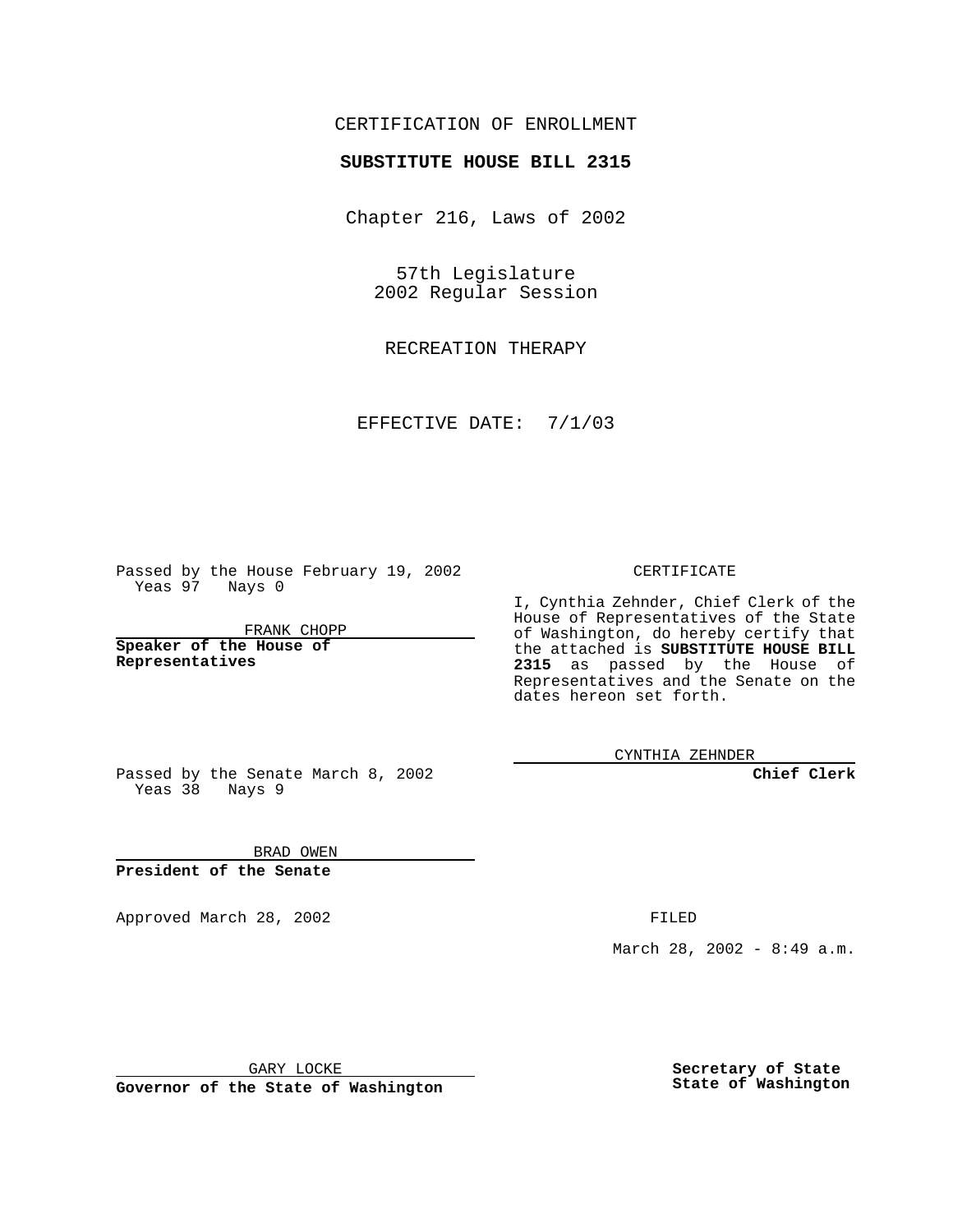## **SUBSTITUTE HOUSE BILL 2315** \_\_\_\_\_\_\_\_\_\_\_\_\_\_\_\_\_\_\_\_\_\_\_\_\_\_\_\_\_\_\_\_\_\_\_\_\_\_\_\_\_\_\_\_\_\_\_

\_\_\_\_\_\_\_\_\_\_\_\_\_\_\_\_\_\_\_\_\_\_\_\_\_\_\_\_\_\_\_\_\_\_\_\_\_\_\_\_\_\_\_\_\_\_\_

Passed Legislature - 2002 Regular Session

## **State of Washington 57th Legislature 2002 Regular Session**

**By** House Committee on Health Care (originally sponsored by Representatives Cody, McDermott, Kenney and Tokuda)

Read first time 01/25/2002. Referred to Committee on .

 AN ACT Relating to recreation therapy; amending RCW 18.130.040; adding a new chapter to Title 18 RCW; and providing an effective date.

BE IT ENACTED BY THE LEGISLATURE OF THE STATE OF WASHINGTON:

 NEW SECTION. **Sec. 1.** The overriding mission of therapeutic recreation is the provision of purposeful intervention designed to help clients grow and to assist them to prevent or relieve problems through recreation and leisure. It is a systematic methodology through a progression of phases, including assessment, planning, implementation, and evaluation. It is not a limited or restricted concept of service carried out only within the constraints of institutional care, but is a client-centered model that reflects a concern for the total well- being of the client. Recreation therapy is cost-effective and can decrease the costs of health care services by reducing primary and secondary disabilities. In anticipation of the expansion in long-term care, physical and psychiatric rehabilitation, and services for people with disabilities, the legislature finds and declares that the registration of recreational therapists is in the interest of the public health and safety.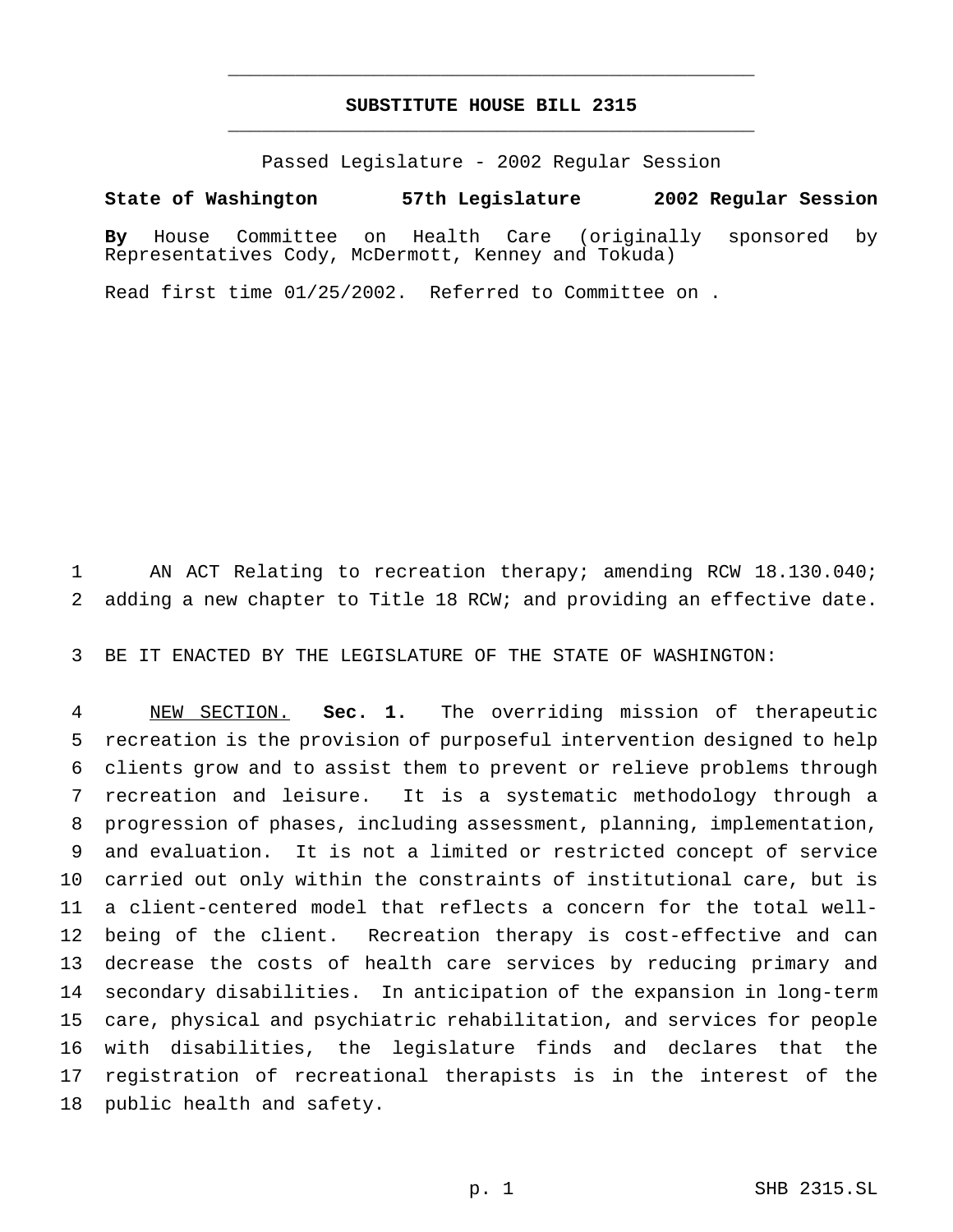NEW SECTION. **Sec. 2.** The definitions in this section apply throughout this chapter unless the context clearly requires otherwise. (1) "Department" means the department of health.

 (2) "Recreation therapy" means the use of recreational, and/or community activities to include leisure counseling and community integration as treatment intervention to improve functional leisure and community competence of persons with a physical, cognitive, emotional, behavioral, or social disability. The primary purpose of recreation therapy is the use of leisure and community integration activities to restore, remediate, or rehabilitate persons in order to improve functioning and independence, as well as reduce or eliminate the effects of illness or disability.

 (3) "Recreational therapist" means a person registered under this chapter.

 (4) "Registration" means the registration issued to a person under this chapter.

 (5) "Secretary" means the secretary of health or the secretary's designee.

 NEW SECTION. **Sec. 3.** No person may practice or represent oneself as a registered recreational therapist by use of any title without being registered to practice by the department of health, unless otherwise exempted by this chapter.

 NEW SECTION. **Sec. 4.** Nothing in this chapter may be construed to prohibit or restrict:

 (1) The practice by an individual licensed, certified, or registered under the laws of this state and performing services within 27 the authorized scope of practice;

 (2) The practice by an individual employed by the government of the United States while engaged in the performance of duties prescribed by the laws of the United States;

 (3) The practice by a person who is a regular student in an educational program approved by the secretary, and whose performance of services is pursuant to a regular course of instruction or assignments from an instructor and under the general supervision of the instructor.

 NEW SECTION. **Sec. 5.** In addition to any other authority provided by law, the secretary has the authority to: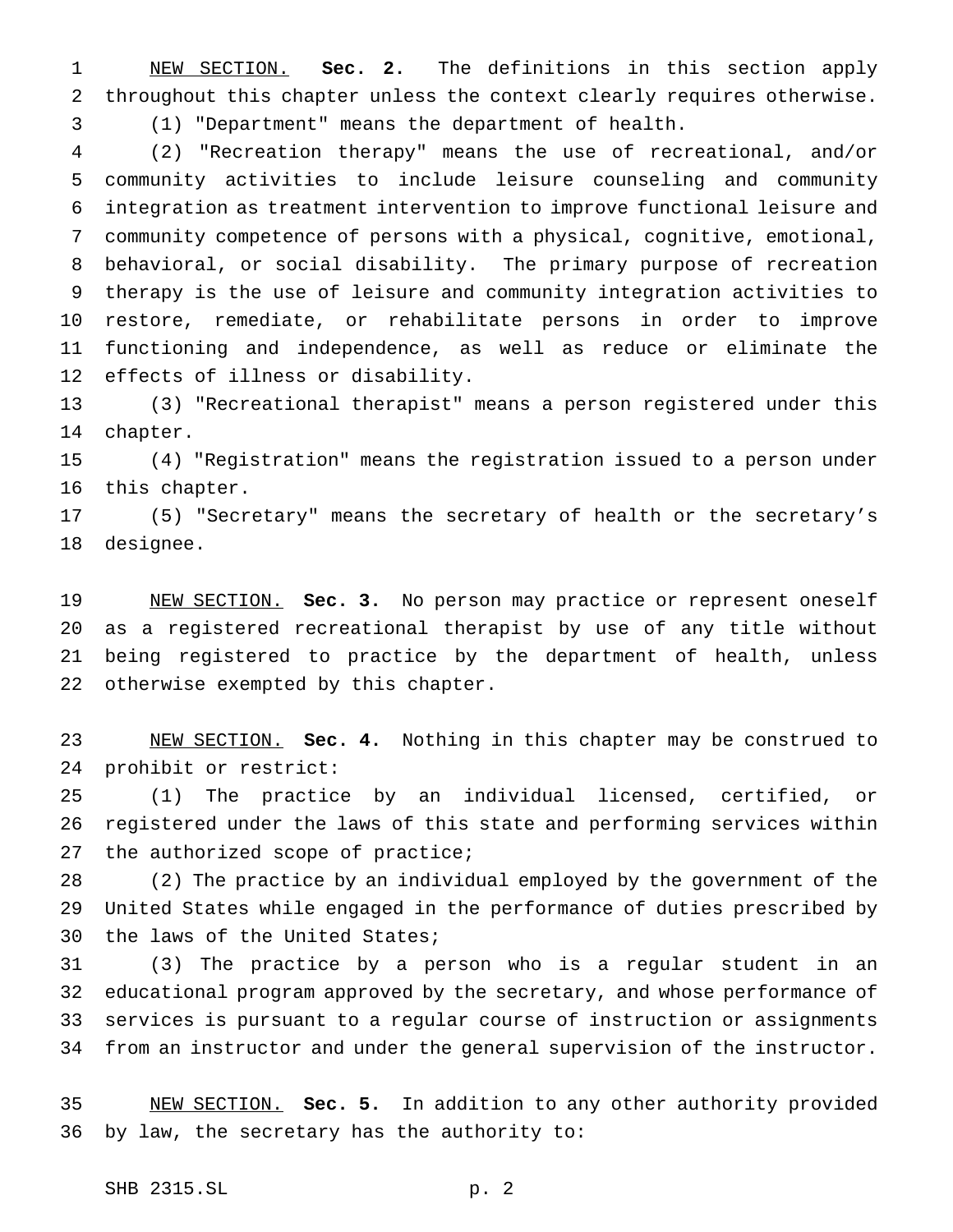(1) Adopt rules under chapter 34.05 RCW necessary to implement this chapter;

 (2) Establish all registration and renewal fees in accordance with RCW 43.70.250;

 (3) Establish forms and procedures necessary to administer this chapter;

 (4) Register any applicants who have met the requirements for registration and to deny registration to applicants who do not meet the requirements of this chapter, except that proceedings concerning the denial of registration based upon unprofessional conduct or impairment is governed by the uniform disciplinary act, chapter 18.130 RCW;

 (5) Hire clerical, administrative, investigative, and other staff 13 as needed to implement this chapter; and

 (6) Maintain the official department record of all applicants and persons registered under this chapter.

 NEW SECTION. **Sec. 6.** The secretary must keep an official record of all proceedings. A part of the record shall consist of a register of all applicants for registration under this chapter and the results of each application.

 NEW SECTION. **Sec. 7.** (1) Applicants for registration under this chapter are subject to the grounds for denial of a registration under chapter 18.130 RCW.

 (2) The secretary must issue a registration to an applicant who completes an application form that identifies the name and address of the applicant, the registration requested, and information required by the secretary necessary to establish whether there are grounds for denial of a registration.

 NEW SECTION. **Sec. 8.** Applications for registration must be submitted on forms provided by the secretary. The secretary may require any information and documentation that reasonably relates to the need to determine whether the applicant meets the criteria for registration provided for in this chapter and chapter 18.130 RCW. Each applicant must pay a fee determined by the secretary under RCW 43.70.250. The fee must accompany the application.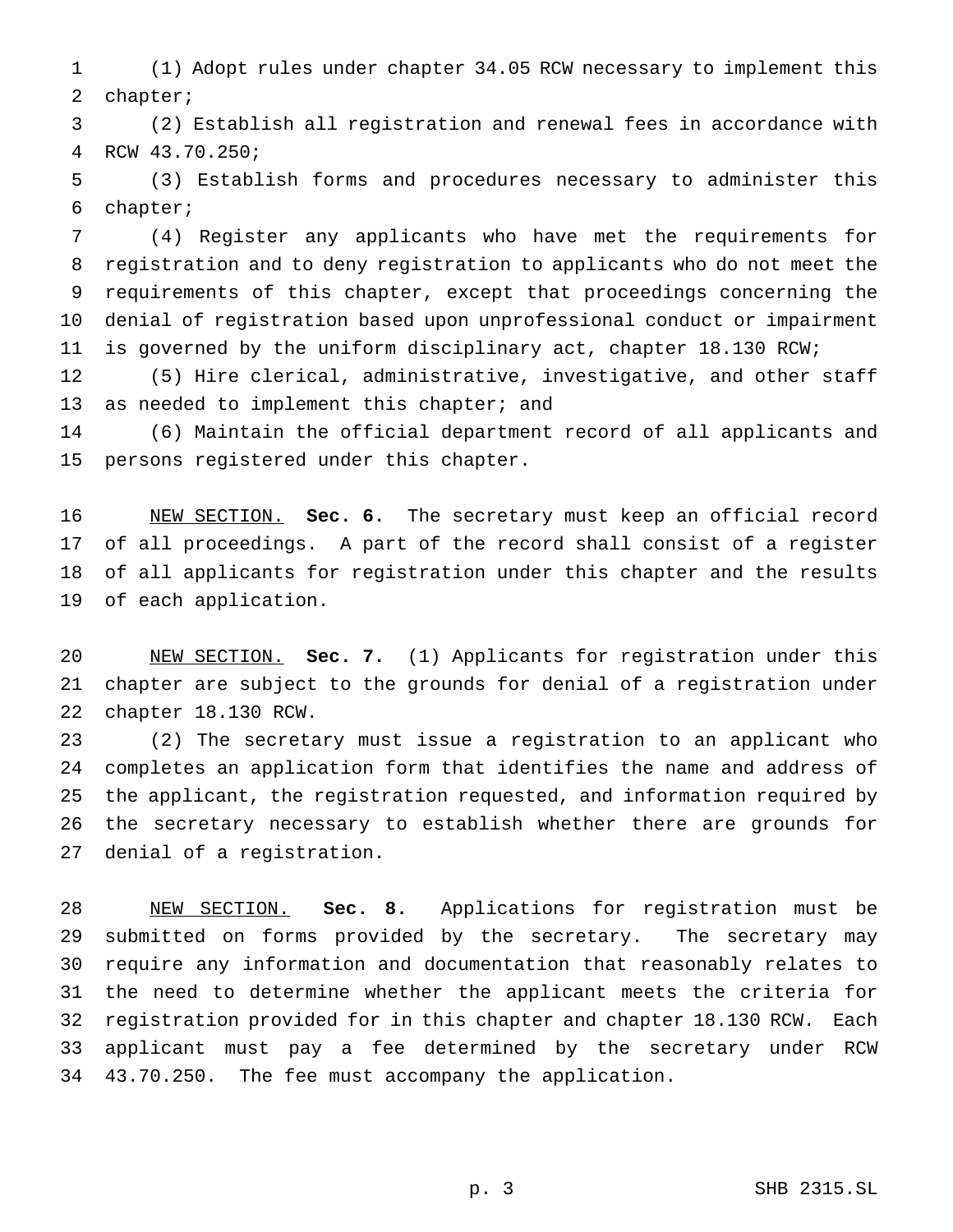NEW SECTION. **Sec. 9.** The secretary must establish by rule the procedural requirements and fees for renewal of a registration. Failure to renew invalidates the registration and all privileges granted by the registration.

 NEW SECTION. **Sec. 10.** The uniform disciplinary act, chapter 18.130 RCW, governs the issuance and denial of a registration, unauthorized practice, and the discipline of persons registered under this chapter. The secretary is the disciplining authority under this chapter.

 **Sec. 11.** RCW 18.130.040 and 2001 c 251 s 27 are each amended to read as follows:

 (1) This chapter applies only to the secretary and the boards and commissions having jurisdiction in relation to the professions licensed under the chapters specified in this section. This chapter does not apply to any business or profession not licensed under the chapters specified in this section.

 (2)(a) The secretary has authority under this chapter in relation to the following professions:

(i) Dispensing opticians licensed under chapter 18.34 RCW;

(ii) Naturopaths licensed under chapter 18.36A RCW;

(iii) Midwives licensed under chapter 18.50 RCW;

(iv) Ocularists licensed under chapter 18.55 RCW;

 (v) Massage operators and businesses licensed under chapter 18.108 RCW;

(vi) Dental hygienists licensed under chapter 18.29 RCW;

(vii) Acupuncturists licensed under chapter 18.06 RCW;

 (viii) Radiologic technologists certified and X-ray technicians registered under chapter 18.84 RCW;

 (ix) Respiratory care practitioners licensed under chapter 18.89 RCW;

(x) Persons registered under chapter 18.19 RCW;

 (xi) Persons licensed as mental health counselors, marriage and family therapists, and social workers under chapter 18.225 RCW;

 (xii) Persons registered as nursing pool operators under chapter 18.52C RCW;

 (xiii) Nursing assistants registered or certified under chapter 18.88A RCW;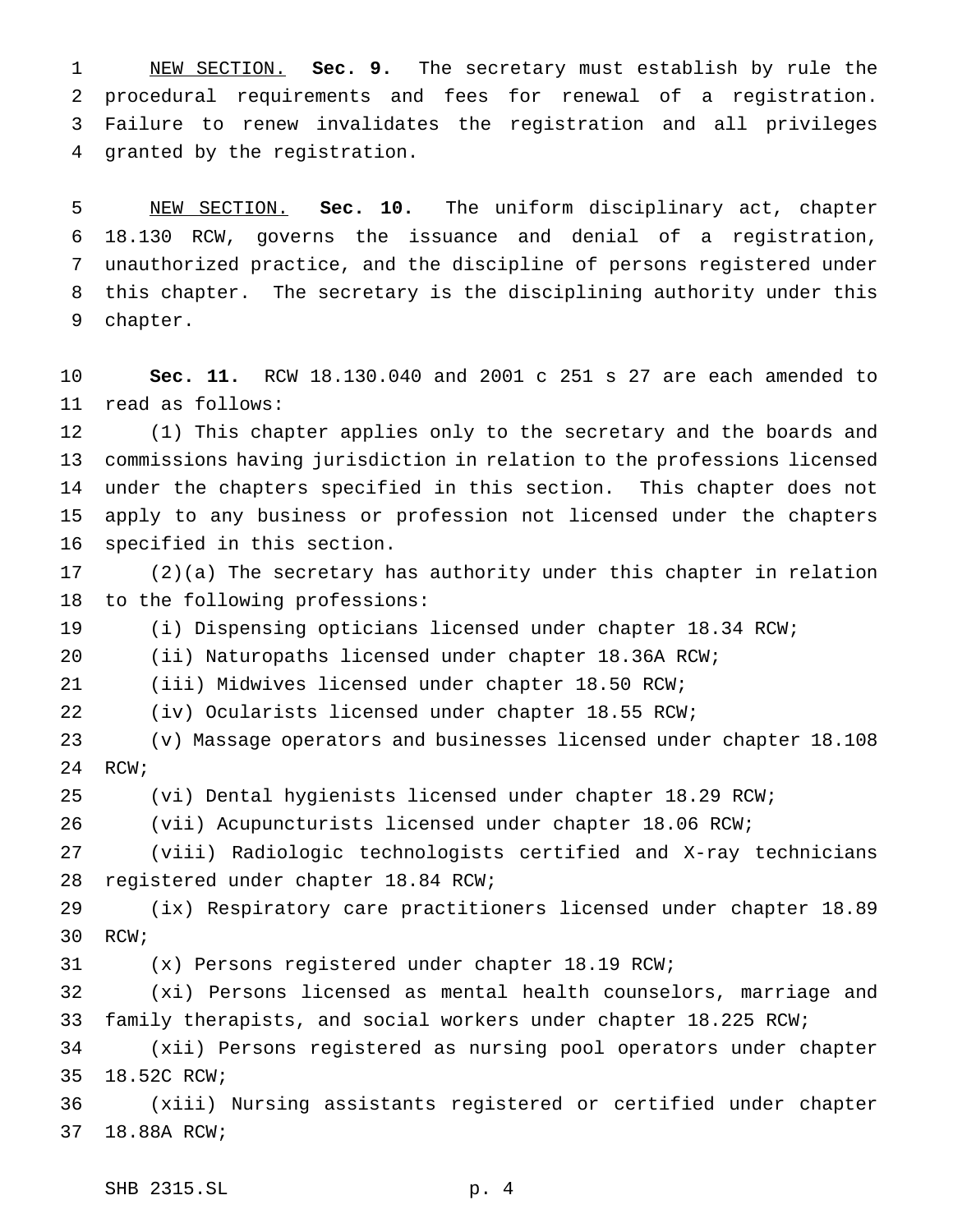(xiv) Health care assistants certified under chapter 18.135 RCW; (xv) Dietitians and nutritionists certified under chapter 18.138 RCW; (xvi) Chemical dependency professionals certified under chapter 18.205 RCW; (xvii) Sex offender treatment providers certified under chapter 18.155 RCW; (xviii) Persons licensed and certified under chapter 18.73 RCW or RCW 18.71.205; (xix) Persons registered as adult family home providers and resident managers under RCW 18.48.020; (xx) Denturists licensed under chapter 18.30 RCW; (xxi) Orthotists and prosthetists licensed under chapter 18.200 14 RCW; ((and)) 15 (xxii) Surgical technologists registered under chapter 18.215 RCW<sub>i</sub> and 17 (xxiii) Recreational therapists. (b) The boards and commissions having authority under this chapter are as follows: (i) The podiatric medical board as established in chapter 18.22 RCW; (ii) The chiropractic quality assurance commission as established in chapter 18.25 RCW; (iii) The dental quality assurance commission as established in chapter 18.32 RCW; (iv) The board of hearing and speech as established in chapter 18.35 RCW; (v) The board of examiners for nursing home administrators as established in chapter 18.52 RCW; (vi) The optometry board as established in chapter 18.54 RCW governing licenses issued under chapter 18.53 RCW; (vii) The board of osteopathic medicine and surgery as established in chapter 18.57 RCW governing licenses issued under chapters 18.57 and 18.57A RCW; (viii) The board of pharmacy as established in chapter 18.64 RCW governing licenses issued under chapters 18.64 and 18.64A RCW; (ix) The medical quality assurance commission as established in chapter 18.71 RCW governing licenses and registrations issued under chapters 18.71 and 18.71A RCW;